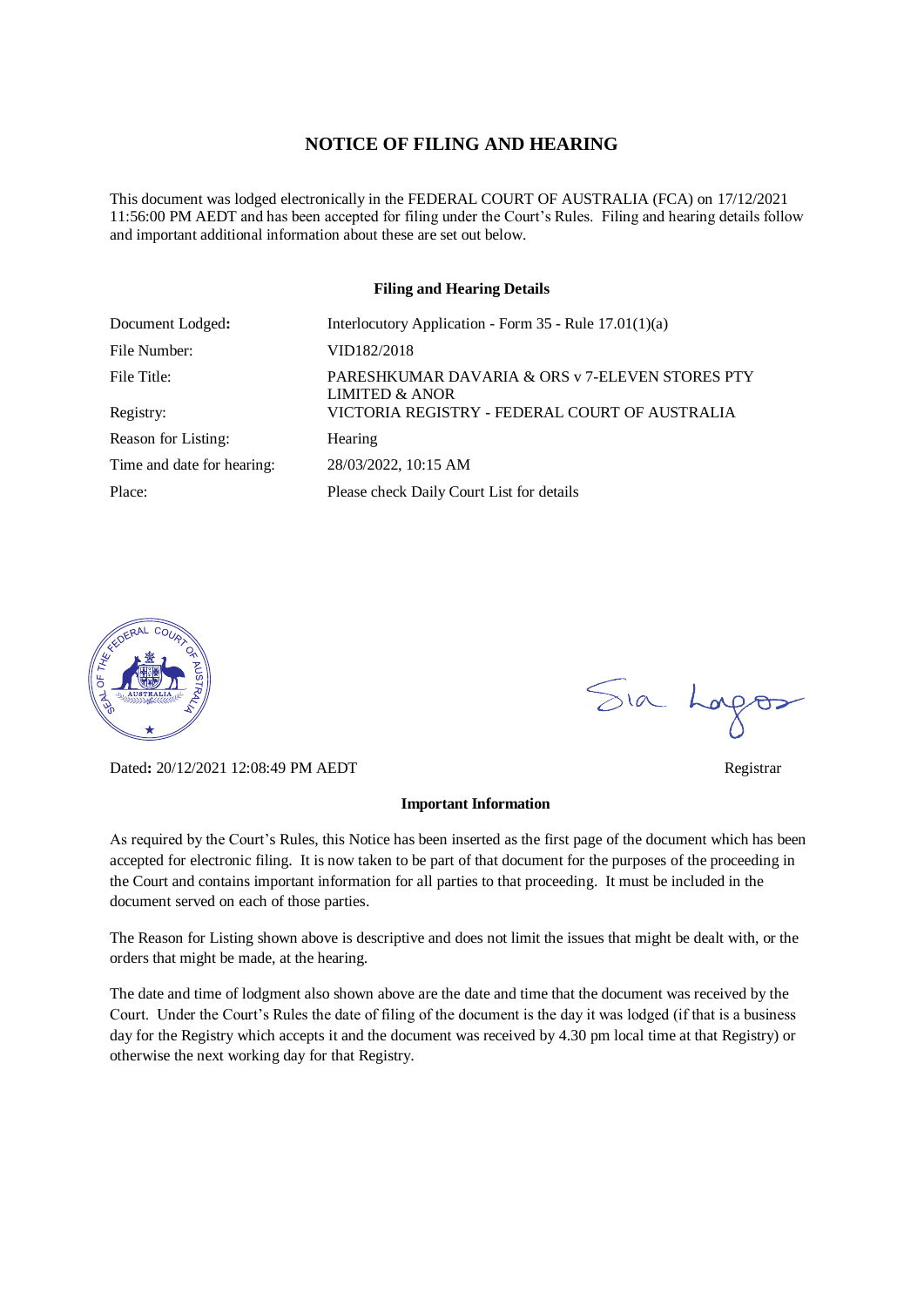Form 35 Rule 17.01(1)



# **Amended Interlocutory Application**

No: VID182/2018

Federal Court of Australia District Registry: Victoria Division: General

**Pareshkumar Davaria** and others named in the schedule

Applicants

**7-Eleven Stores Pty Ltd (ACN 005 299 427)** and another named in the schedule **Respondents** 

To the Respondents and the following **Affected Parties**:

## **Stewart Alan Levitt, trading as Levitt Robinson**

**Galactic Seven Eleven Litigation Holdings LLC** 

**Group Members** (as defined in the Second Further Amended Originating Application) **who have not opted out of the proceeding** 

The Applicants apply for the interlocutory orders set out in this application.

The Court will hear this application, or make orders for the conduct of the proceeding, at the time and place stated below. If you or your lawyer do not attend, then the Court may make orders in your absence.

**Time and date for hearing**: 28 March 2022 at 10:15 am (estimate of 2-3 days)

**Place**: Federal Court of Australia, Victoria Registry

Date: 17 December 2021

Signed by an officer acting with the authority of the District Registrar

| Filed on behalf of         | The Applicants                    |
|----------------------------|-----------------------------------|
| Law firm                   | Levitt Robinson                   |
| Tel                        | 02 9286 3133                      |
| Email                      | 711@levittrobinson.com            |
| <b>Address for service</b> | PO Box 850, Darlinghurst NSW 1300 |
| n210120 484 docx           |                                   |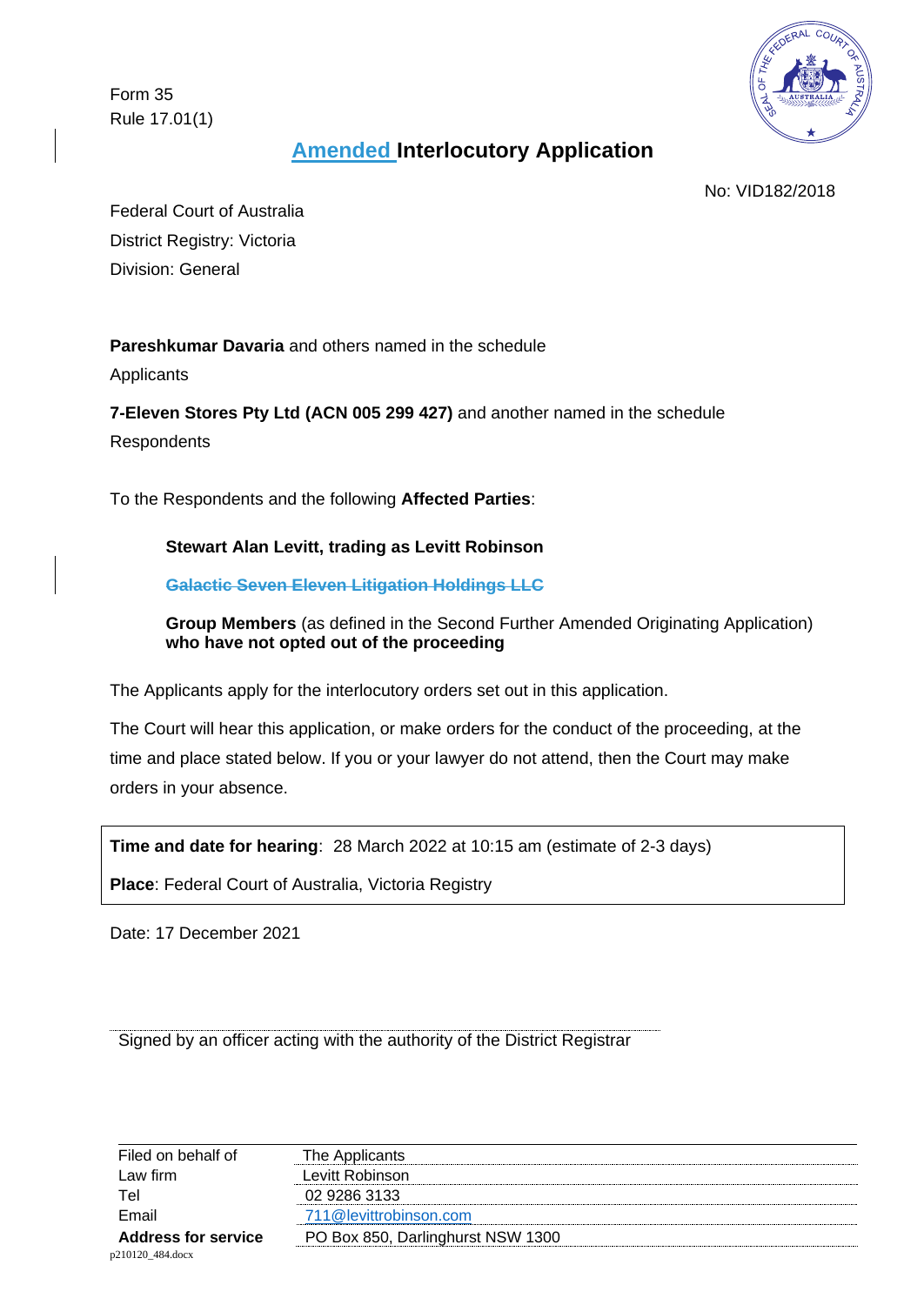

#### **Orders sought**

The Court notes that:

- 1. Pursuant to section 33ZB of the *Federal Court of Australia Act 1976* (Cth) (the **FCA Act**), the persons affected and bound by these orders are:
	- (a) the Applicants;
	- (b) any group member in the proceeding that has not opted out of the proceeding (**Group Members**);
	- (c) Stewart Alan Levitt trading as **Levitt Robinson** (solicitors for the Applicants);
	- (d) **Galactic** Seven Eleven Litigation Holdings LLC (the litigation funder and Second Respondent); and
	- (e) **7-Eleven** Stores Pty Ltd (ACN 005 299 427, the First Respondent).
- 2. Subject to Court approval, this proceeding and proceeding VID180/2018 have settled on the terms set out in the **Class Action Settlement Deed** dated 4 August 2021 between:
	- (a) the Applicants in this proceeding (Davaria Pty Ltd and Kaizenworld Pty Ltd), on their own behalf and on behalf of the Group Members in proceeding VID180/2018, and the Applicants in this proceeding (Mr Pareshkumar Davaria, Ms Khushbu Pareshkumar Davaria, Mr Jatinder Pal Singh, and Ms Suman Meet Kaur) on their own behalf and on behalf of the Group Members in that proceeding;
	- (b) Levitt Robinson;
	- (c) Galactic; and
	- (d) 7-Eleven;

collectively, the **Proposed Settlement**.

### **Part A – Interim Orders**

The Applicants seek orders that:

- 1. Pursuant to sections 33X and 33Y of the FCA Act, the Applicants have leave to distribute a notice of proposed settlement which adopts the text to be exhibited to an affidavit of Brett Richard Imlay to be sworn (**Settlement Notice**), in the manner set out in paragraphs [\[2\]](#page-2-0) and [\[3\]](#page-4-0) below.
- <span id="page-2-0"></span>2. By 1 September 2021, for the purposes of sections 33X and 33Y of the Act, the Applicants shall:
	- (a) cause a copy of:
		- (i) the Settlement Notice;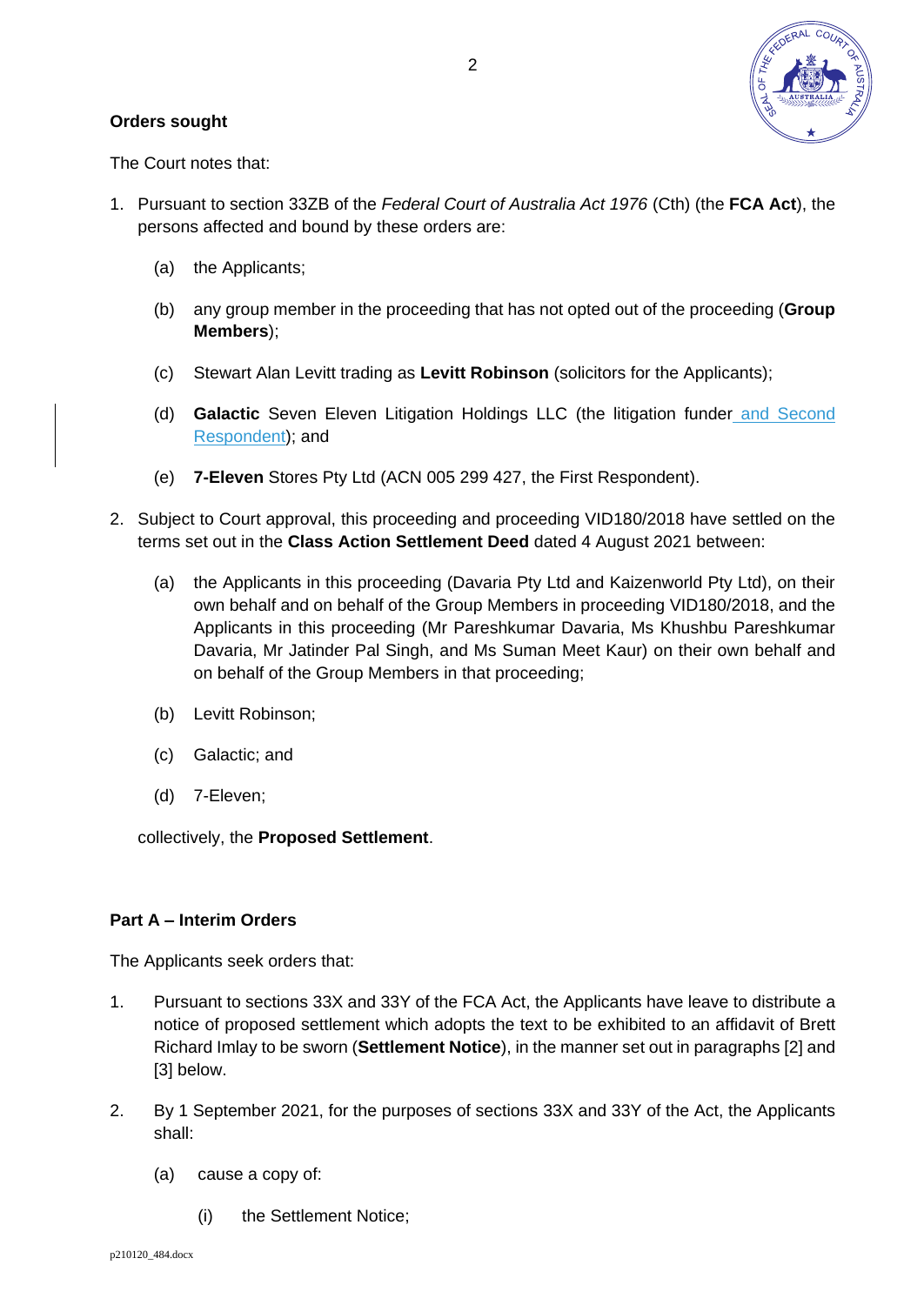

- (ii) this application (the **Approval Application**);
- (iii) the Class Action Settlement Deed (accessible only to group members who have not opted out of this proceeding or proceeding VID182/18 (**Group Members**) by entering a passcode provided by Levitt Robinson);
- (iv) the **Settlement Scheme** exhibited to an affidavit of Brett Richard Imlay to be sworn (accessible only to Group Members by entering a passcode provided by Levitt Robinson);
- (v) the Third Further Amended Originating Application in VID180/2018;
- (vi) the Third Further Amended Statement of Claim in VID180/2018 (**VID180 3FASOC**);
- (vii) 7-Eleven's Defence to the VID180 3FASOC;
- (viii) the Applicants' Reply to 7-Eleven's Defence to the VID180 3FASOC;
- (ix) the Third Further Amended Originating Application in VID182/2018;
- (x) the Second Further Amended Statement of Claim in VID182/2018 (**VID182 2FASOC**);
- (xi) 7-Eleven's Defence to the VID180 3FASOC;
- (xii) the Applicants' Reply to 7-Eleven's Defence to the VID182 2FASOC; and
- (xiii) a blank form in Word for the making of objections to the Proposed Settlement (in the form of the notice of objection marked **Z** annexed to the Settlement Notice at **Annexure A**)

to be displayed on the Levitt Robinson website at the link [https://www.levittrobinson.com/7-eleven-class-action;](https://www.levittrobinson.com/7-eleven-class-action)

- (b) cause a copy of the Settlement Notice together with a blank objection form to be issued by email or by post (where an active email address is not available or a bounce back message to a previously sent email has been received) to Group Members to the extent such details are available to the Applicants;
- (c) arrange for an advertising campaign on the Facebook website (to run until the Approval Hearing), which comprises:
	- (i) the image of the 7-Eleven logo, in the form to be provided by 7-Eleven to Levitt Robinson, and
	- (ii) the logo of Levitt Robinson,
	- (iii) together with text within the image providing "Class Action Settlement Notice",

and with further text below the image providing: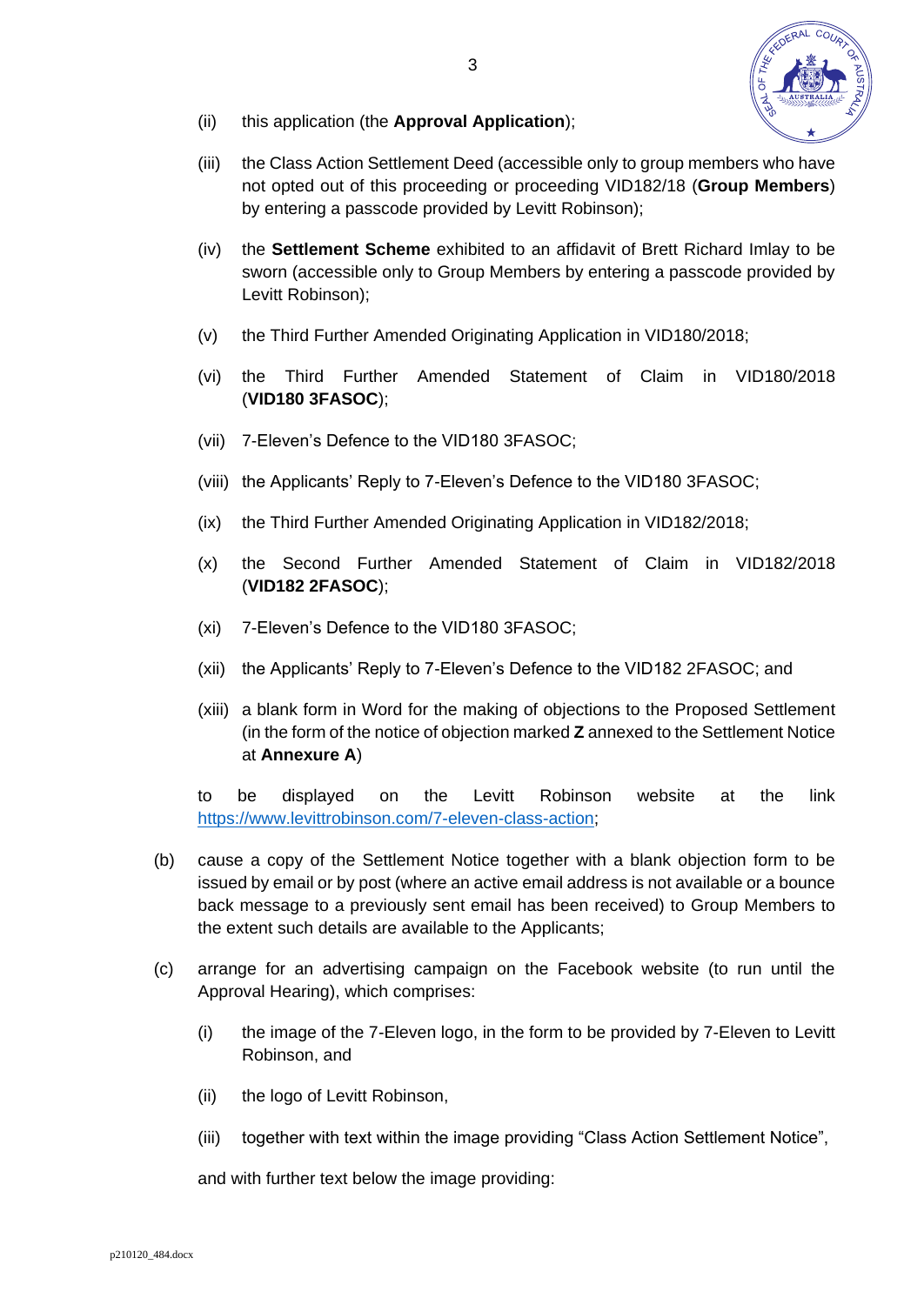- (iv) "The 7-Eleven Class Actions have settled. Read more in the Settlement Notice, which can be accessed at the following link".
- (v) after which a link is inserted to the website [http://levittrobinson.com/7-eleven](http://levittrobinson.com/7-eleven-class-action/)[class-action/,](http://levittrobinson.com/7-eleven-class-action/)

to reach an estimated audience of not less than 10,000 people targeted at persons who are located in Australia and match with at least one of the following interests:

- (vi) 7-Eleven;
- (vii) Franchising;
- (viii) Franchisee;
- (ix) Franchise Manager;
- (x) Convenience Store;
- (xi) Convenience Food; and
- (xii) Class Action.
- <span id="page-4-0"></span>3. By 1 September 2021, the District Registrar of the Victorian Registry of the Federal Court of Australia shall cause a copy of these orders, together with its Annexures, to be displayed on the Federal Court website at an address beginning [https://www.fedcourt.gov.au](https://www.fedcourt.gov.au/) and be available for inspection at the District Registry of the Federal Court in Melbourne, Sydney, Canberra, Brisbane and Perth.
- 4. By 8 September 2021, the Applicants file and serve any non-confidential affidavit material and outline of submissions in support of the Approval Application.
- 5. By 15 September 2021, the Applicants have leave to file any affidavit or exhibit or part thereof, in respect of which confidentiality orders are to be sought, in a sealed envelope marked "Confidential Affidavit - Not to be Opened Except by Direction of a Judge or the Court", and be excused from any requirement to serve any such affidavit or exhibit on any party.
- 6. By 22 September 2021, 7-Eleven and Galactic file and serve any affidavit material and any outline of submissions in relation to the Approval Application.
- 7. Any person who wishes to oppose the making of orders in accordance with the Approval Application must do so by:
	- (a) sending a completed objection form (in the form of the notice of objection marked **Z** annexed to the Settlement Notice) so that it is received by the Victorian District Registry of the Federal Court of Australia, either via email to [vicreg@fedcourt.gov.au](mailto:vicreg@fedcourt.gov.au) or by post to the Registry, Federal Court of Australia, 305 William Street, Melbourne Victoria 3000, by 29 September 2021; or
	- (b) appearing at the Approval Hearing.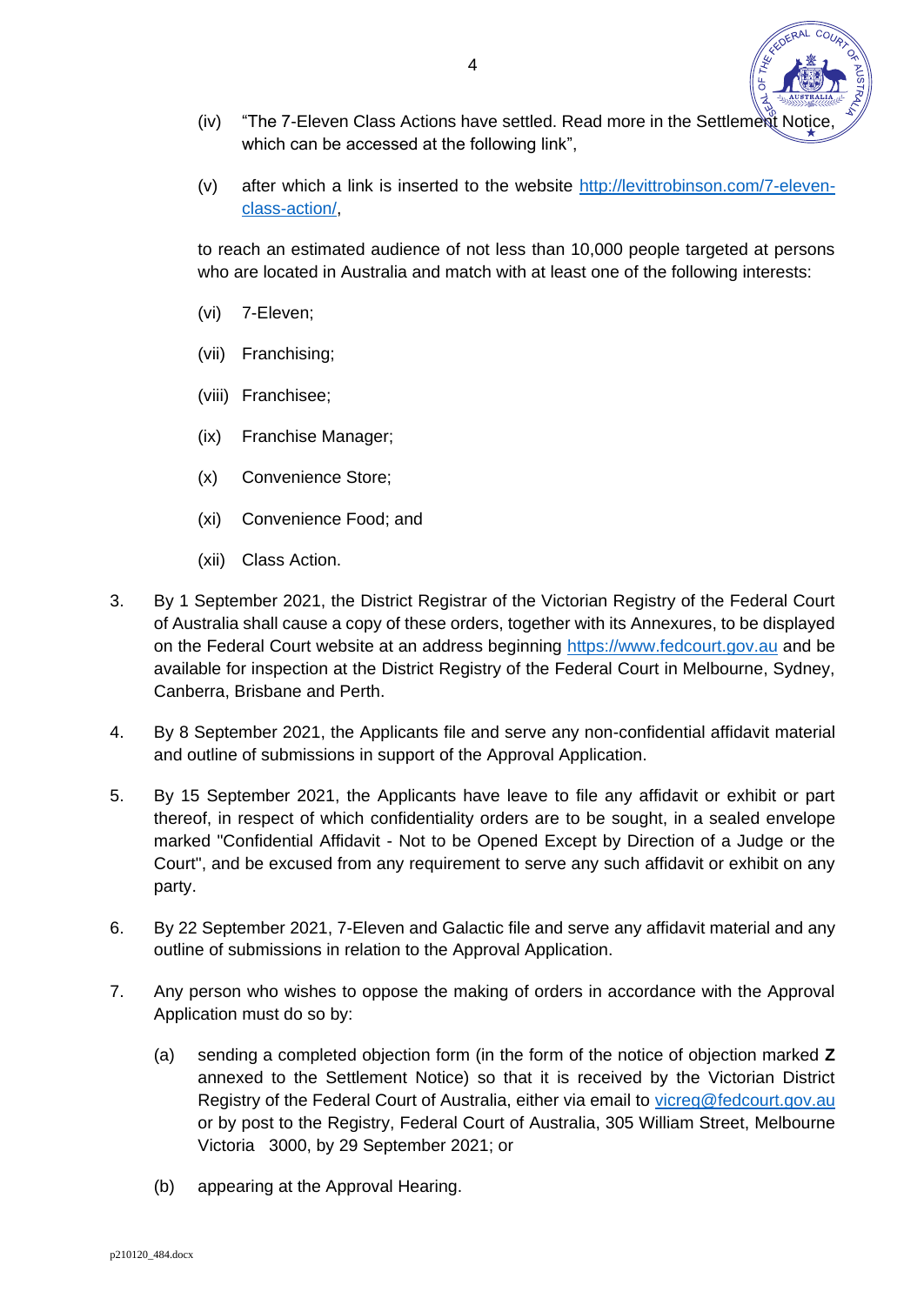

- 8. If, before the Approval Hearing, the solicitors for any party receive a notice purporting to be an objection form referable to this proceeding or proceeding VID180/2018, the solicitors must email the notice to [vicreg@fedcourt.gov.au](mailto:vicreg@fedcourt.gov.au) (copying the solicitors for 7-Eleven, ANZ and Galactic) within one (1) business day of receipt (and before the commencement of the Approval Hearing), and the notice shall be treated as though it was received by the Court at the time it was received by the solicitors.
- 9. The parties have leave to inspect the Court file and to copy any objection forms filed with the Court.
- 10. Any obligation of service in these orders is an obligation to serve the parties and Galactic.
- 11. The Applicants to distribute sealed copies of this order to Galactic within one (1) business day of receiving notification from the Court that the orders have been sealed.
- 12. The parties and Galactic have liberty to apply.

### **Part B – Settlement Approval**

The Applicants seek orders that:

- 13. Pursuant to sections 33V and 33ZF of the FCA Act that the settlement of this proceeding as against 7-Eleven be approved on the terms set out in:
	- (a) the Class Action Settlement Deed dated 4 August 2021 between:
		- (i) the Applicants (Davaria Pty Ltd and Kaizenworld Pty Ltd), on their own behalf and on behalf of the Group Members in proceeding VID180/2018, and the Applicants' directors/shareholders (Mr Pareshkumar Davaria, Ms Khushbu Pareshkumar Davaria, Mr Jatinder Pal Singh, and Ms Suman Meet Kaur) on their own behalf and on behalf of the Group Members;
		- (ii) Levitt Robinson;
		- (iii) Galactic; and
		- (iv) 7-Eleven; and
	- (b) the Settlement Scheme.
- 14. Within 56 days of the Court ordering its approval of the Class Action Settlement Deed, 7- Eleven to pay the **Settlement Sum** of \$98,000,000 to a trust account nominated by Levitt Robinson.
- 15. Pursuant to section 33V and 33ZF of the FCA Act, each of the Applicants be paid \$40,000 out of the Settlement Sum.
- 16. Pursuant to section 33V and 33ZF of the FCA Act, the Applicants' legal costs and disbursements for the conduct of this proceeding and proceeding VID180/2018, and the administration of the Settlement Scheme in this proceeding and proceeding VID180/2018,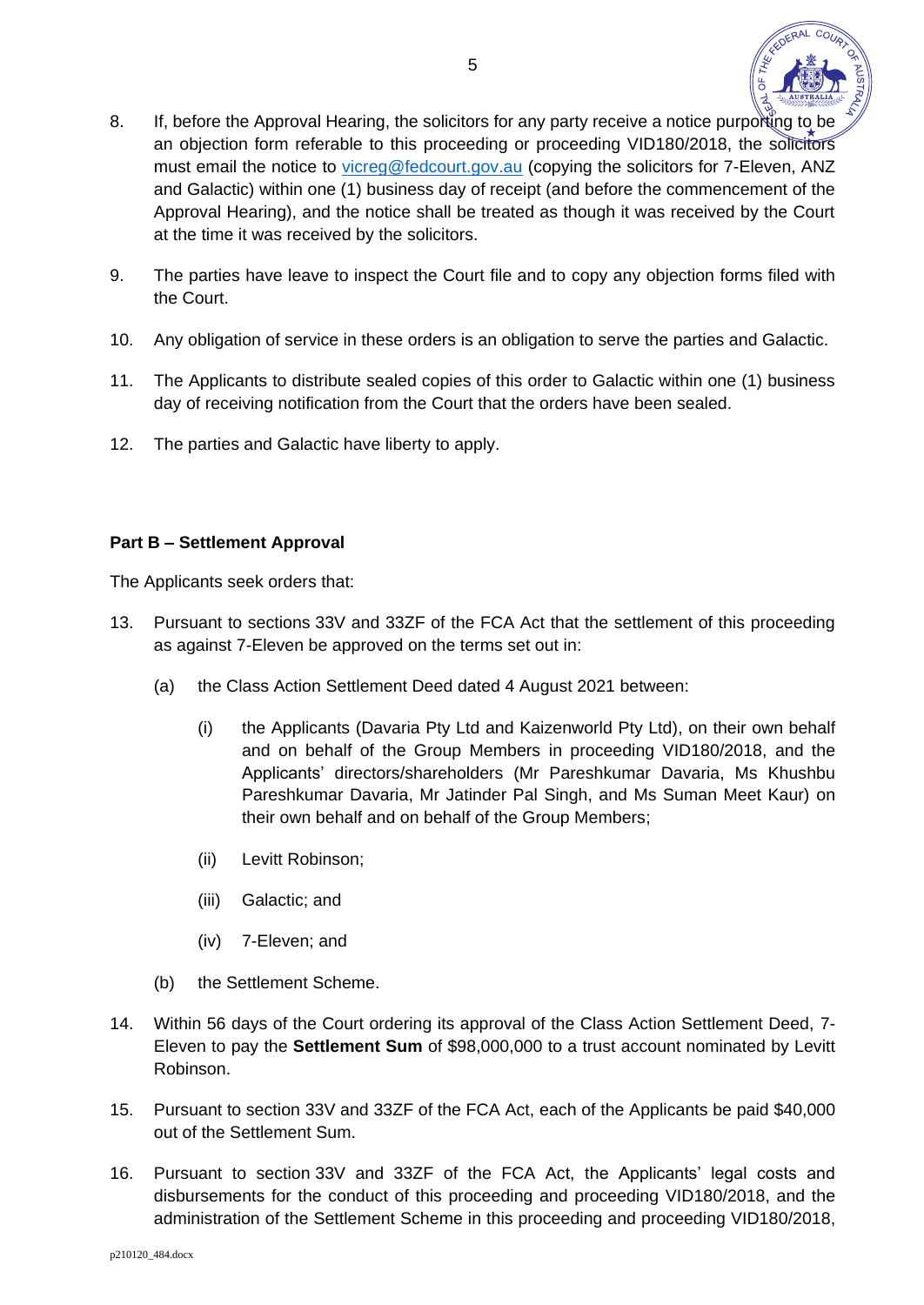

in the amount referred to in an affidavit to be sworn by Stewart Levitt (in the case of costs of the proceedings) and by Brett Imlay (in the case of the costs of the settlement approval and administration of the settlement), be paid out of the Settlement Sum.

- 17. Pursuant to section 33V and 33ZF of the FCA Act, and pursuant to the equitable jurisdiction of this Court, the Applicants be authorised to pay to Galactic, out of the Settlement Sum, a Common Fund Order of 25% of the Settlement Sum (being \$24,500,000), or such other amount as the Court deems fair and reasonable.
- 17A. Alternatively to the matters in paragraph 17 above, pursuant to sections 33V and (or alternatively) 33ZF of the FCA Act, each of the group members who apply for and receive any payment out of the Settlement Sum in accordance with the Settlement Scheme (**Settlement Scheme Payment**) be required to contribute to the Funder's Portion (as described below), to be determined as follows:
	- (a) the total of the Settlement Scheme Payments to be paid to all group members who have signed litigation funding agreements (**Funded Group Members**) with Galactic in relation this proceeding (**LFAs**) shall be computed;
	- (b) the sum of 35% of the sum in subparagraph (a) shall be computed (the **Funder's Portion**);
	- (c) all group members who have not signed LFAs (**Unfunded Group Members**) and Funded Group Members shall be required to contribute an amount to the Funded Group Members so that an equal percentage of the Settlement Scheme Payment is paid by the Funded Group Members and Unfunded Group Members , with the calculation of that contribution made by the Administrator of the Settlement Scheme;
	- (d) to the extent that any contribution by Unfunded Group Members increases Settlement Payments to Funded Group Members and so requires that Funded Group Members pay further monies to Galactic under the terms of the LFAs, and thereby increase the Funder's Portion (**Enhanced Funder's Portion**), the Unfunded Group Members shall each be required to contribute a further percentage of their Settlement Scheme Payments so that ultimately each of the Funded Group Members and Unfunded Group Members contribute equally to the Enhanced Funder's Portion, and a calculation of that contribution and equal percentage shall be made by the Administrator of the Settlement Scheme; and
	- (e) the Applicants be authorised to pay to Galactic the Funder's Portion, or such other amount as the Court deems fair and reasonable, out of the Settlement Sum in discharge of Galactic's entitlements under of the LFAs.
- 18. Pursuant to section 33ZF of the FCA Act or otherwise, the Applicants be authorised *nunc pro tunc* on behalf of the Group Members bound by these orders to enter into and to give effect to the Class Action Settlement Deed and the obligations, rights, releases and transactions contemplated in it for and on behalf of those Group Members.
- 19. Stewart Alan Levitt be appointed as the Administrator of the Settlement Scheme.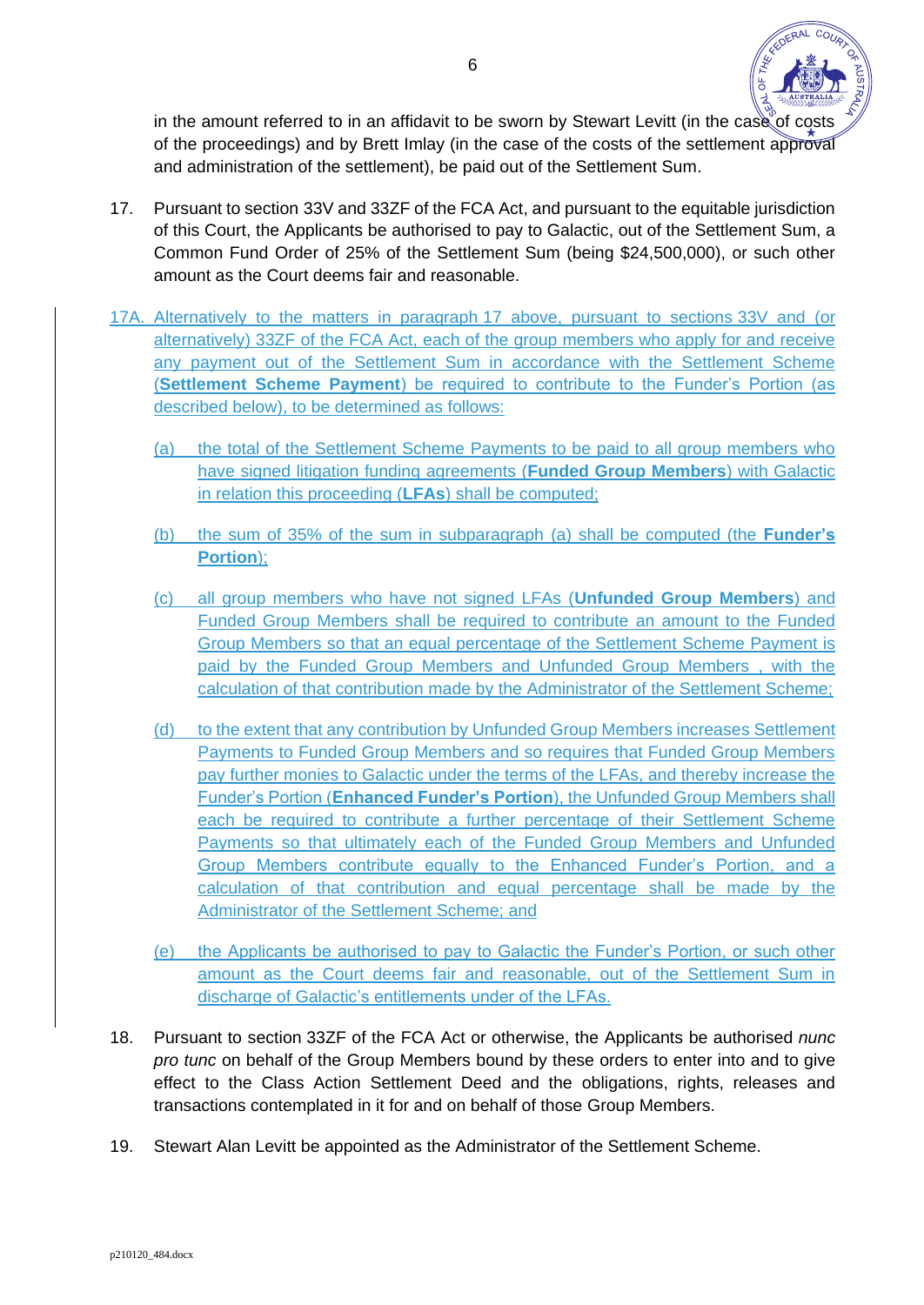

- 20. On the date that is 7 days after the payment by 7-Eleven of the Settlement Sum into the trust account of Levitt Robinson, (being a date after the expiry of the applicable appeal period), the proceeding be dismissed.
- 21. The security for 7-Eleven's costs and any interest thereon held in the Federal Court's highinterest bearing account be paid to Levitt Robinson's trust account, to be returned to Galactic.
- 22. All existing undertakings (save for confidentiality undertakings provided in respect of the production of documents under subpoena) be discharged.
- 23. There be no order as to costs as between the Applicants and 7-Eleven.
- 24. All existing costs orders in favour of the Applicants as against 7-Eleven, or in favour of 7- Eleven as against the Applicants, be vacated.
- 25. Orders for the preservation of the confidentiality of the documents referred to in paragraph 5.
- 26. Liberty to apply.

### **Service on the Respondents**

It is intended to serve this application on the First and Second Respondent and distribute this application to the Affected Parties.

Date: 17 December 2021

 $\sqrt{2}$ 

Signed by Stewart A Levitt Lawyer for the Applicants By his Special Counsel Brett Richard Imlay